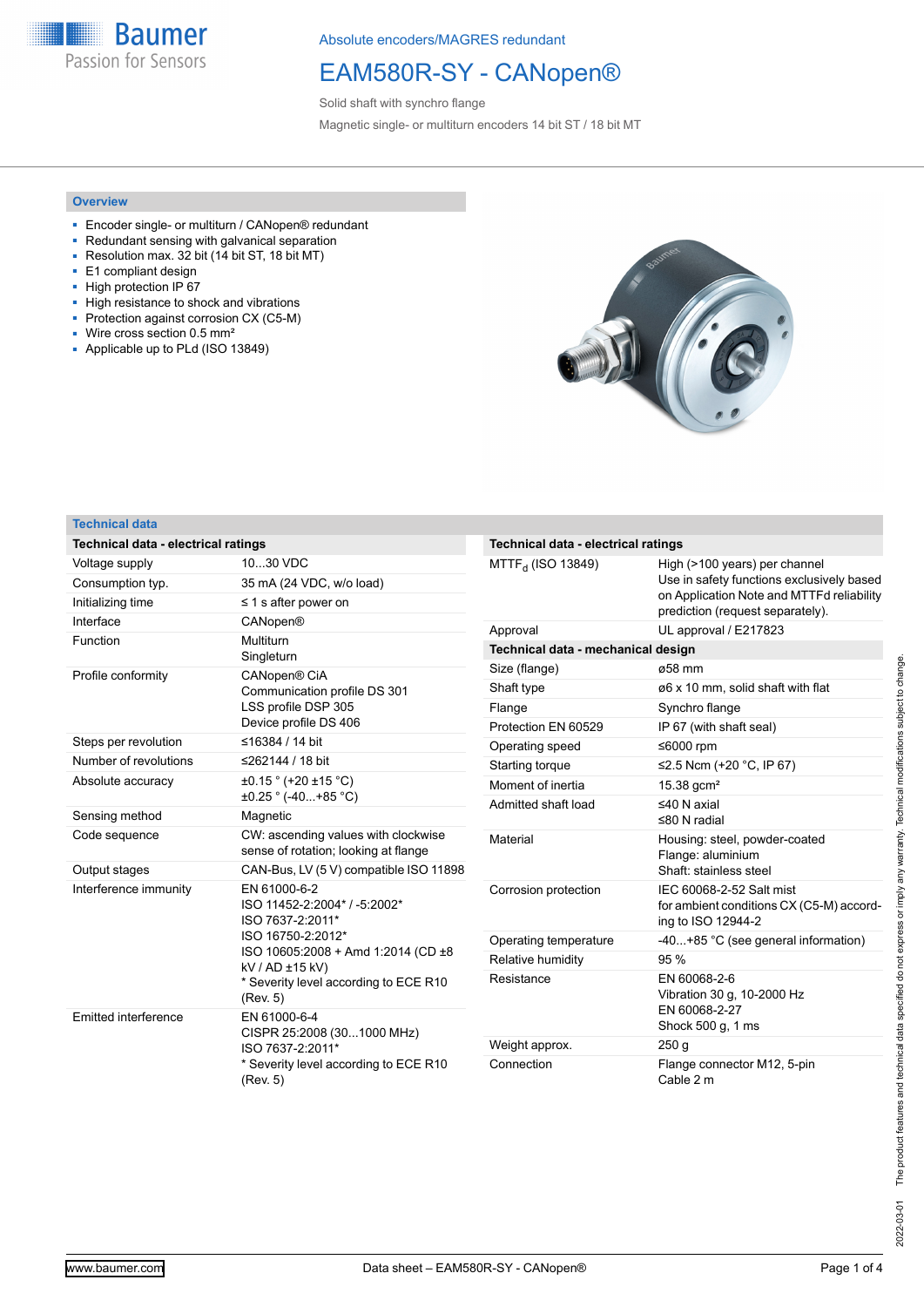

Absolute encoders/MAGRES redundant

## EAM580R-SY - CANopen®

Solid shaft with synchro flange Magnetic single- or multiturn encoders 14 bit ST / 18 bit MT

#### **General information**

Self-heating interrelated to speed, protection, attachment method and ambient conditions as well electronics and supply voltage must be considered for precise thermal dimensioning. Self-heating is supposed to approximates 12 K (IP 67 protection) per 1000 rpm. Operating the encoder close to the maximum limits requires measuring the real prevailing temperature at the encoder flange.

#### **Terminal assignment**

| for connection reference -L                |
|--------------------------------------------|
| Signals                                    |
| 0 V                                        |
| $+Vs$                                      |
| CAN H                                      |
| CAN L                                      |
| CAN GND                                    |
| Cable data: $5 \times 0.5$ mm <sup>2</sup> |
|                                            |

### **Flange connector M12, 5-pin**

|     | for connection reference -N |  |
|-----|-----------------------------|--|
| Pin | Signals                     |  |
|     | CAN GND                     |  |
| 2   | $+Vs$                       |  |
| 3   | 0 <sub>V</sub>              |  |
| 4   | CAN H                       |  |
| 5   | CAN L                       |  |



| <b>CANopen® features</b>   |                                                                                 |
|----------------------------|---------------------------------------------------------------------------------|
| Operating modes            | Timer-driven (Event-Time)<br>Synchronously triggered (Sync)                     |
| <b>Node</b><br>Monitoring  | Heartbeat<br>Node guarding                                                      |
| Programmable<br>parameters | Operating modes<br>Total resolution<br>Scalling                                 |
| Diagnosis                  | Multiturn sensing<br>Position error<br>Temperature exceeding<br>Speed exceeding |
| Default                    | 50 kbit/s<br>Channel A: Node ID 1<br>Channel B: Node ID 2                       |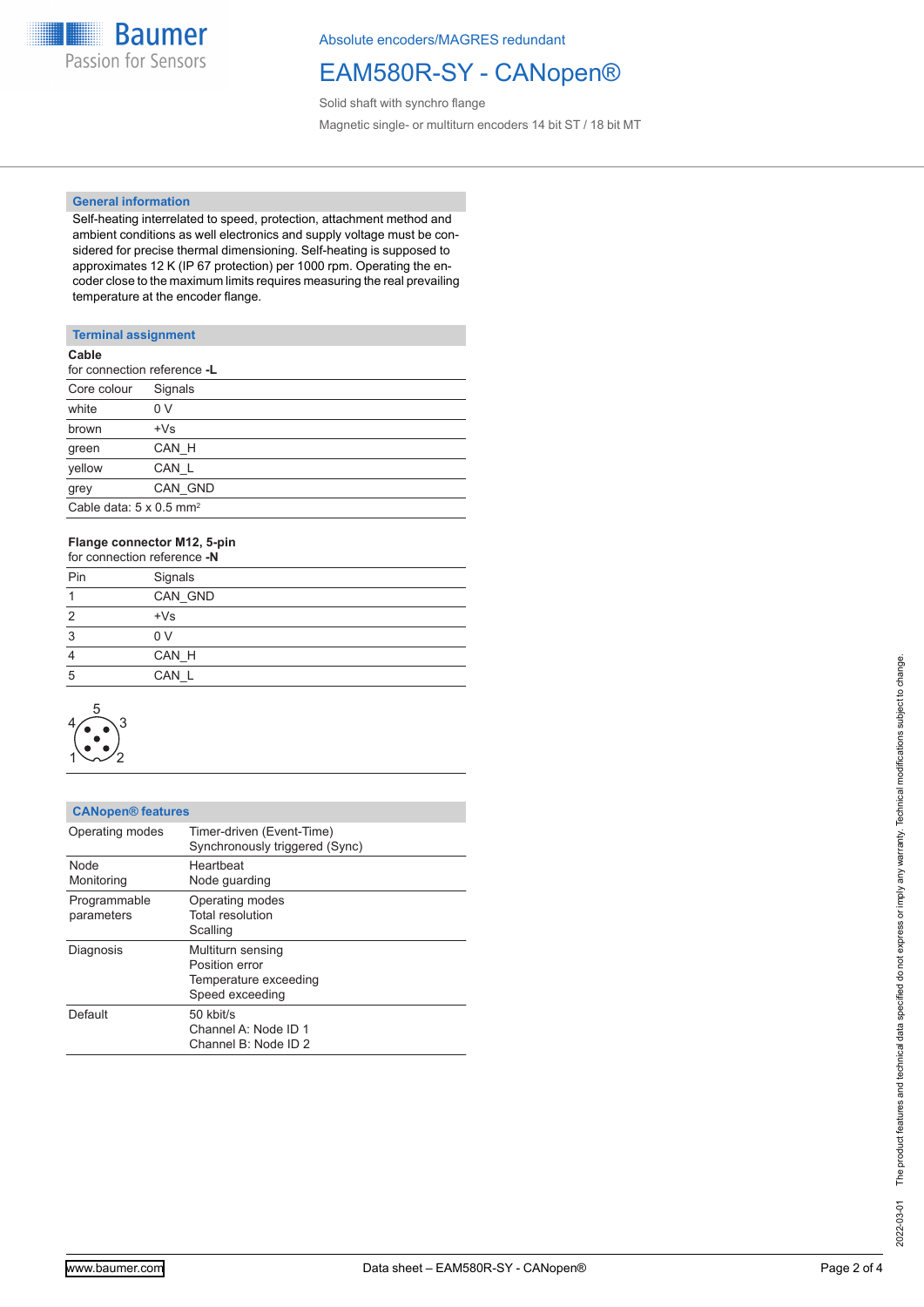

Absolute encoders/MAGRES redundant

# EAM580R-SY - CANopen®

Solid shaft with synchro flange Magnetic single- or multiturn encoders 14 bit ST / 18 bit MT